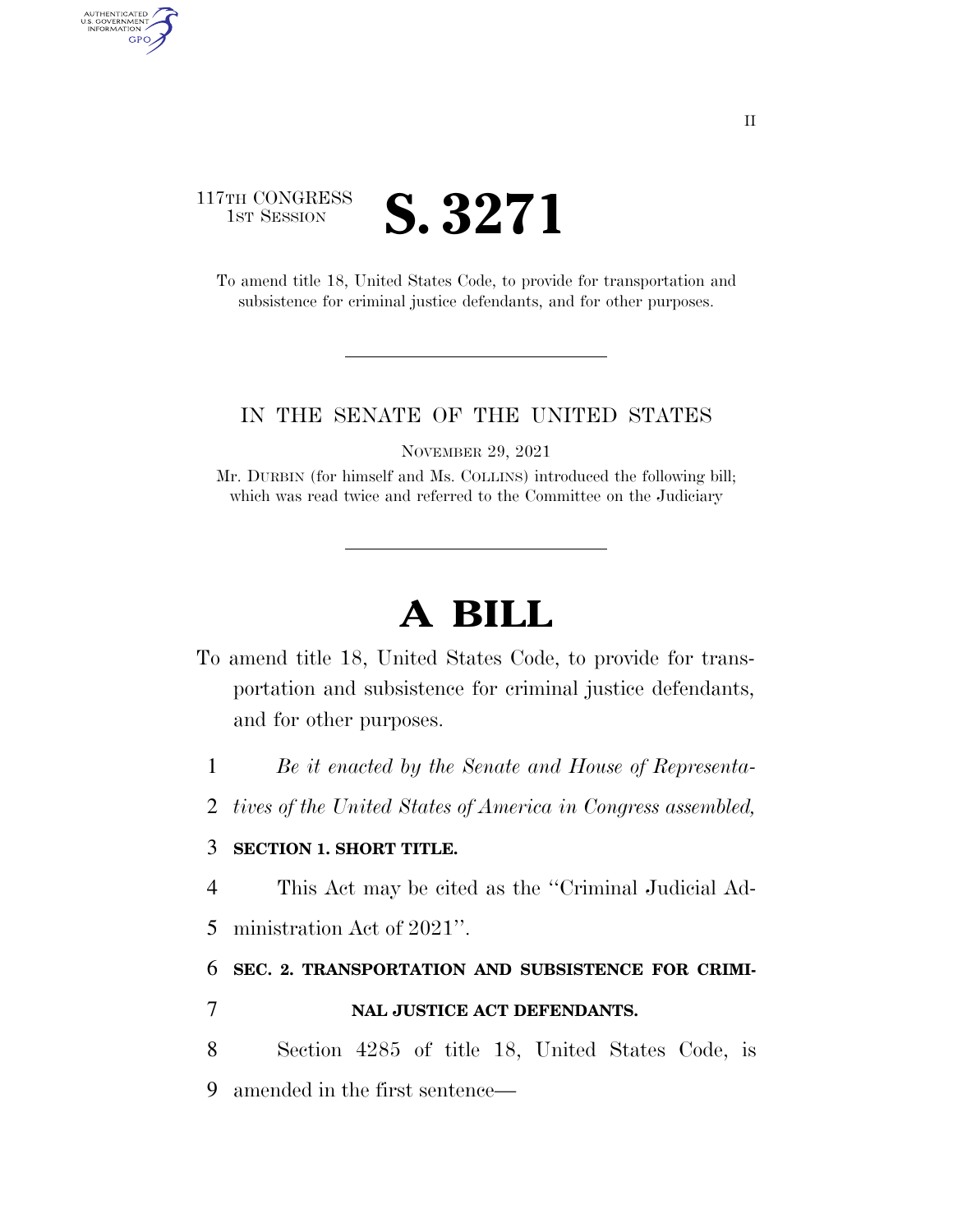(1) by striking ''when the interests of justice would be served thereby and the United States judge or magistrate judge is satisfied, after appropriate in- quiry, that the defendant is financially unable to provide the necessary transportation to appear be- fore the required court on his own'' and inserting ''when the United States judge or magistrate judge is satisfied that the defendant is indigent based on appointment of counsel pursuant to section 3006A, or, after appropriate inquiry, that the defendant is financially unable to provide necessary transpor-tation on his own'';

 (2) by striking ''to the place where his appear- ance is required,'' and inserting ''(1) to the place where each appearance is required and (2) to return to the place of the person's arrest or bona fide resi-dence,''; and

 (3) by striking ''to his destination,'' and insert- ing ''which includes money for both lodging and food, during travel to the person's destination and during any proceeding at which the person's appear-ance is required''.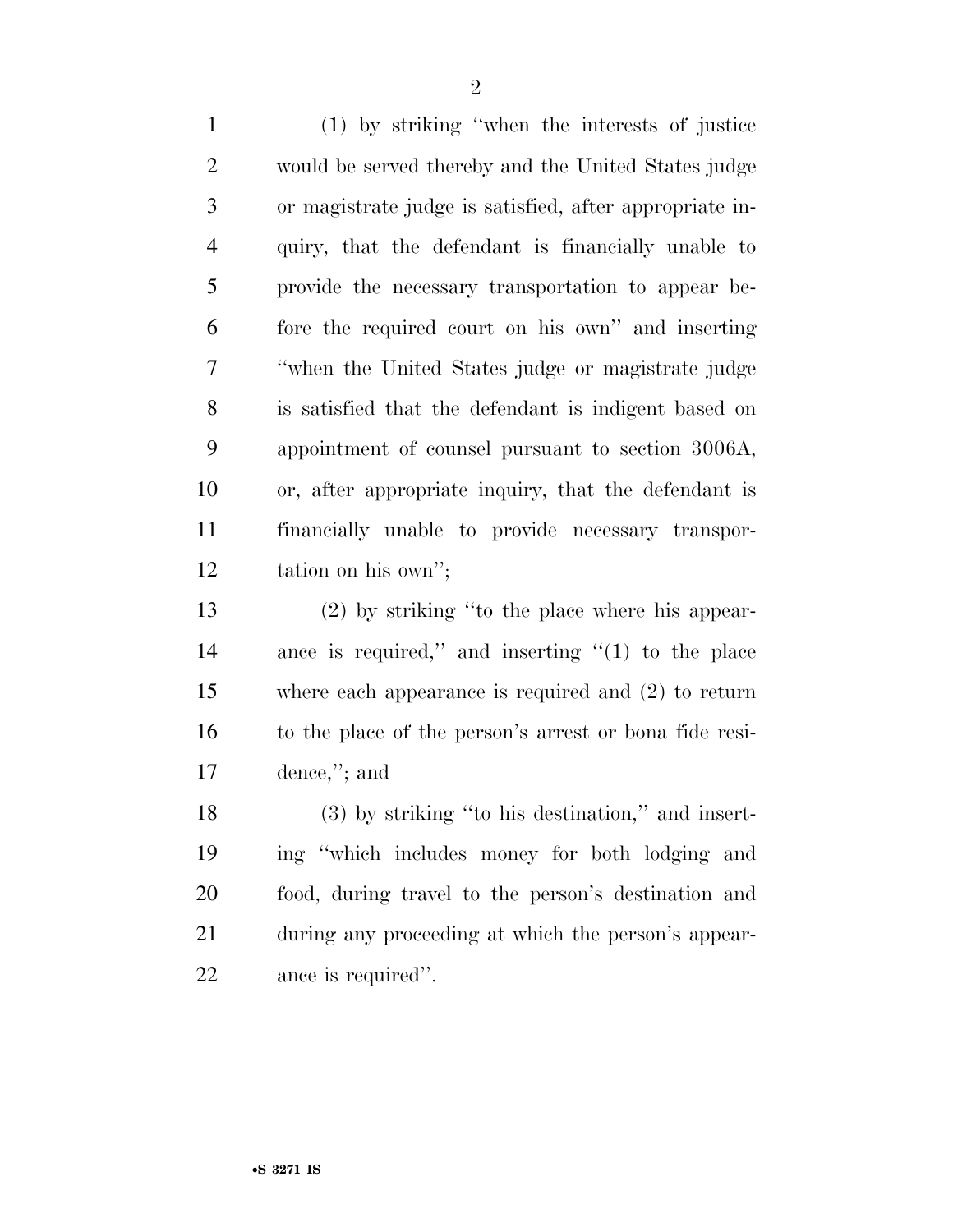| $\mathbf{1}$   | SEC. 3. EFFECTIVE USE OF MAGISTRATE JUDGES TO DE-            |
|----------------|--------------------------------------------------------------|
| $\overline{2}$ | CIDE POSTJUDGMENT MOTIONS.                                   |
| 3              | Section 3401 of title 18, United States Code, is             |
| $\overline{4}$ | amended—                                                     |
| 5              | $(1)$ in subsection $(b)$ —                                  |
| 6              | $(A)$ in the second sentence, by striking                    |
| 7              | "and" after "trial, judgment,";                              |
| 8              | $(B)$ in the second sentence, by inserting ",                |
| 9              | and rulings on all post-judgment motions" after              |
| 10             | "sentencing";                                                |
| 11             | (C) in the third sentence, by striking                       |
| 12             | "and" after "trial, judgment,"; and                          |
| 13             | (D) in the third sentence, by inserting ",                   |
| 14             | and rulings on all post-judgment motions" after              |
| 15             | "sentencing";                                                |
| 16             | $(2)$ in subsection $(e)$ , by striking ", with the ap-      |
| 17             | proval of a judge of the district court,"; and               |
| 18             | (3) by inserting after subsection (i) the fol-               |
| 19             | lowing:                                                      |
| 20             | "(j) A magistrate judge who exercises trial jurisdic-        |
| 21             | tion under this section, in either a petty offense case or   |
| 22             | a misdemean or case in which the defendant has consented     |
| 23             | to a magistrate judge, may also rule on all post-judgment    |
| 24             | motions in that case, including but not limited to petitions |
| 25             | for writs of habeas corpus, writs of coram nobis, motions    |
| 26             | to vacate a sentence under section 2255 of title 28, and     |
|                | •S 3271 IS                                                   |